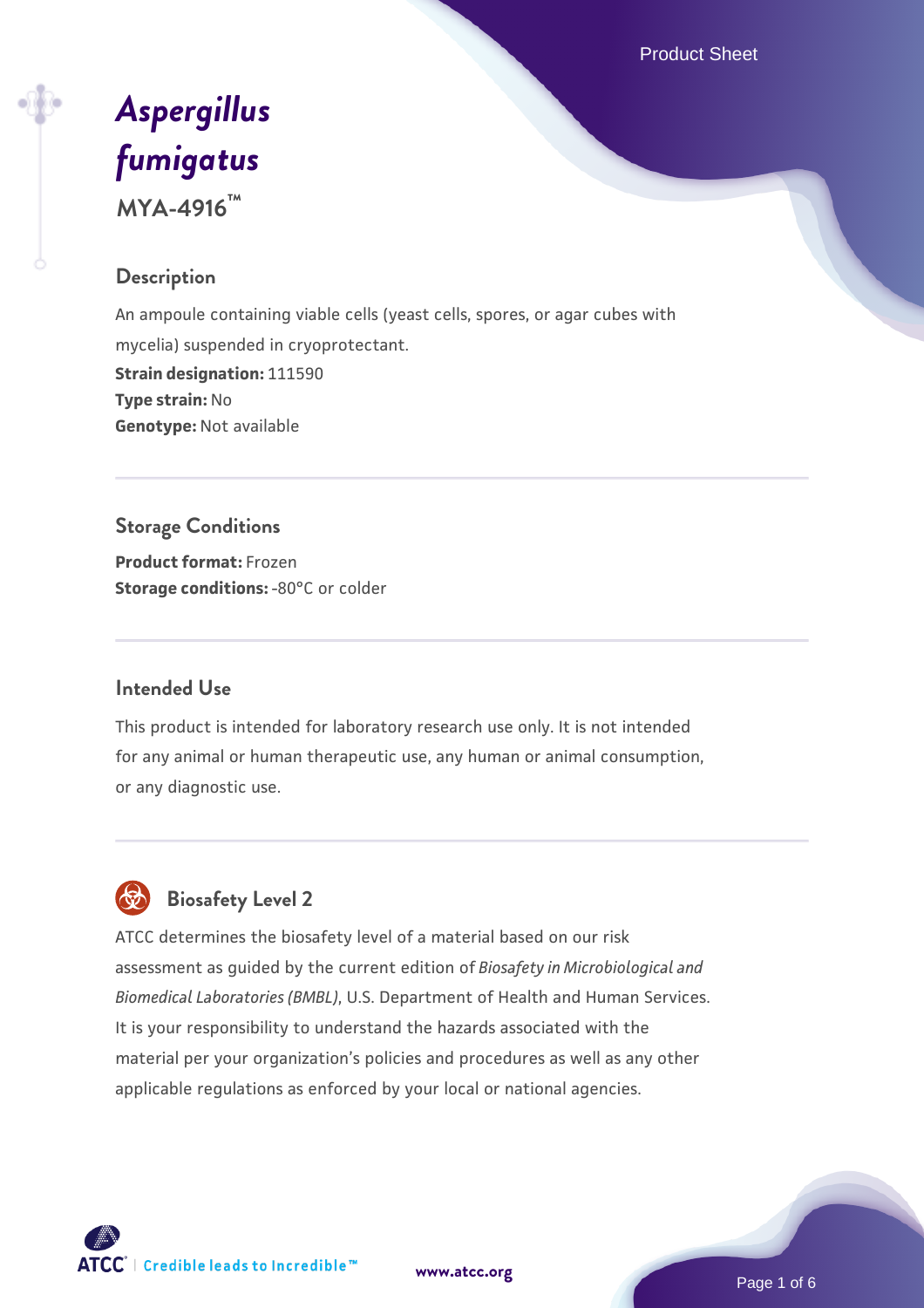ATCC highly recommends that appropriate personal protective equipment is always used when handling vials. For cultures that require storage in liquid nitrogen, it is important to note that some vials may leak when submersed in liquid nitrogen and will slowly fill with liquid nitrogen. Upon thawing, the conversion of the liquid nitrogen back to its gas phase may result in the vial exploding or blowing off its cap with dangerous force creating flying debris. Unless necessary, ATCC recommends that these cultures be stored in the vapor phase of liquid nitrogen rather than submersed in liquid nitrogen.

# **Certificate of Analysis**

For batch-specific test results, refer to the applicable certificate of analysis that can be found at www.atcc.org.

#### **Growth Conditions**

**Medium:**  [ATCC Medium 28: Emmons' modification of Sabouraud's agar/broth](https://www.atcc.org/-/media/product-assets/documents/microbial-media-formulations/2/8/atcc-medium-28.pdf?rev=0da0c58cc2a343eeae735016b70809bb) [ATCC Medium 200: YM agar or YM broth](https://www.atcc.org/-/media/product-assets/documents/microbial-media-formulations/2/0/0/atcc-medium-200.pdf?rev=ac40fd74dc13433a809367b0b9da30fc) [ATCC Medium 336: Potato dextrose agar \(PDA\)](https://www.atcc.org/-/media/product-assets/documents/microbial-media-formulations/3/3/6/atcc-medium-336.pdf?rev=d9160ad44d934cd8b65175461abbf3b9) **Temperature:** 25-30°C **Atmosphere:** Aerobic

#### **Handling Procedures**

**Frozen ampoules** packed in dry ice should either be thawed immediately or stored in liquid nitrogen. If liquid nitrogen storage facilities are not available, frozen ampoules may be stored at or below -70°C for approximately one

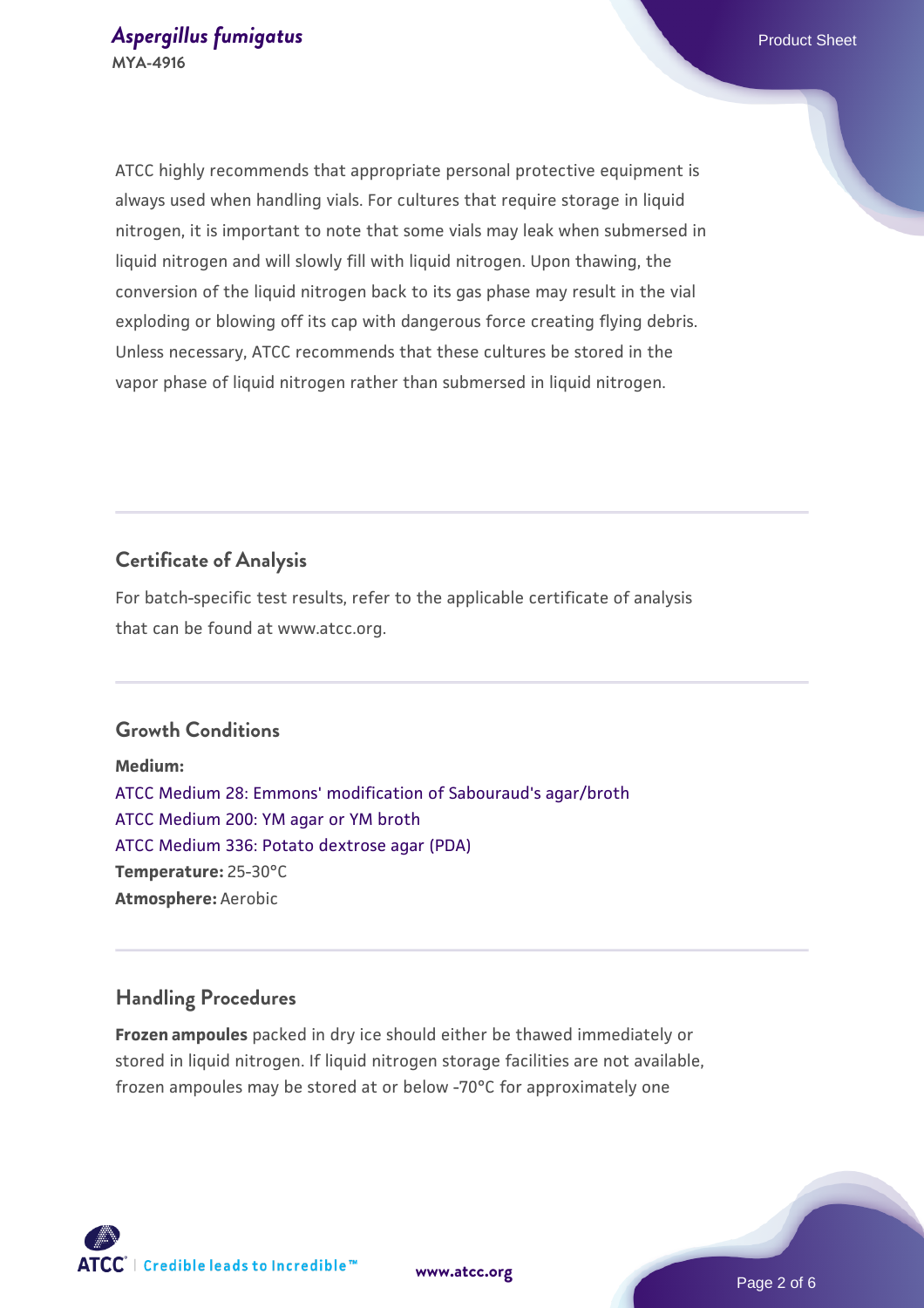# **[Aspergillus fumigatus](https://www.atcc.org/products/mya-4916) Aspergillus fumigatus Product Sheet**

**MYA-4916**

week. **Do not under any circumstance store frozen ampoules at refrigerator freezer temperatures (generally -20°C).** Storage of frozen material at this temperature will result in the death of the culture.

- 1. To thaw a frozen ampoule, place in a **25°C to 30°C** water bath, until just thawed (**approximately 5 minutes**). Immerse the ampoule just sufficient to cover the frozen material. Do not agitate the ampoule.
- 2. Immediately after thawing, wipe down ampoule with 70% ethanol and aseptically transfer at least 50 µL (or 2-3 agar cubes) of the content onto a plate or broth with medium recommended.
- Incubate the inoculum/strain at the temperature and conditions 3. recommended.
- 4. Inspect for growth of the inoculum/strain regularly. The sign of viability is noticeable typically after 1-2 days of incubation. However, the time necessary for significant growth will vary from strain to strain.

**Morphology:** On YM medium at 25°C after 3 days, white, cottony, covered in light green to green conidia. Hyphae hyaline. Conidia green in mass, hyaline to pale green single, globose to subglobose, smooth, 2.5-3.5 x 2.5-3.5 µm.

#### **Notes**

Clinical isolate.

Additional, updated information on this product may be available on the ATCC ® web site at www.atcc.org.

#### **Material Citation**

If use of this material results in a scientific publication, please cite the material in the following manner: *Aspergillus fumigatus* (ATCC MYA-4916)

#### **References**

References and other information relating to this material are available at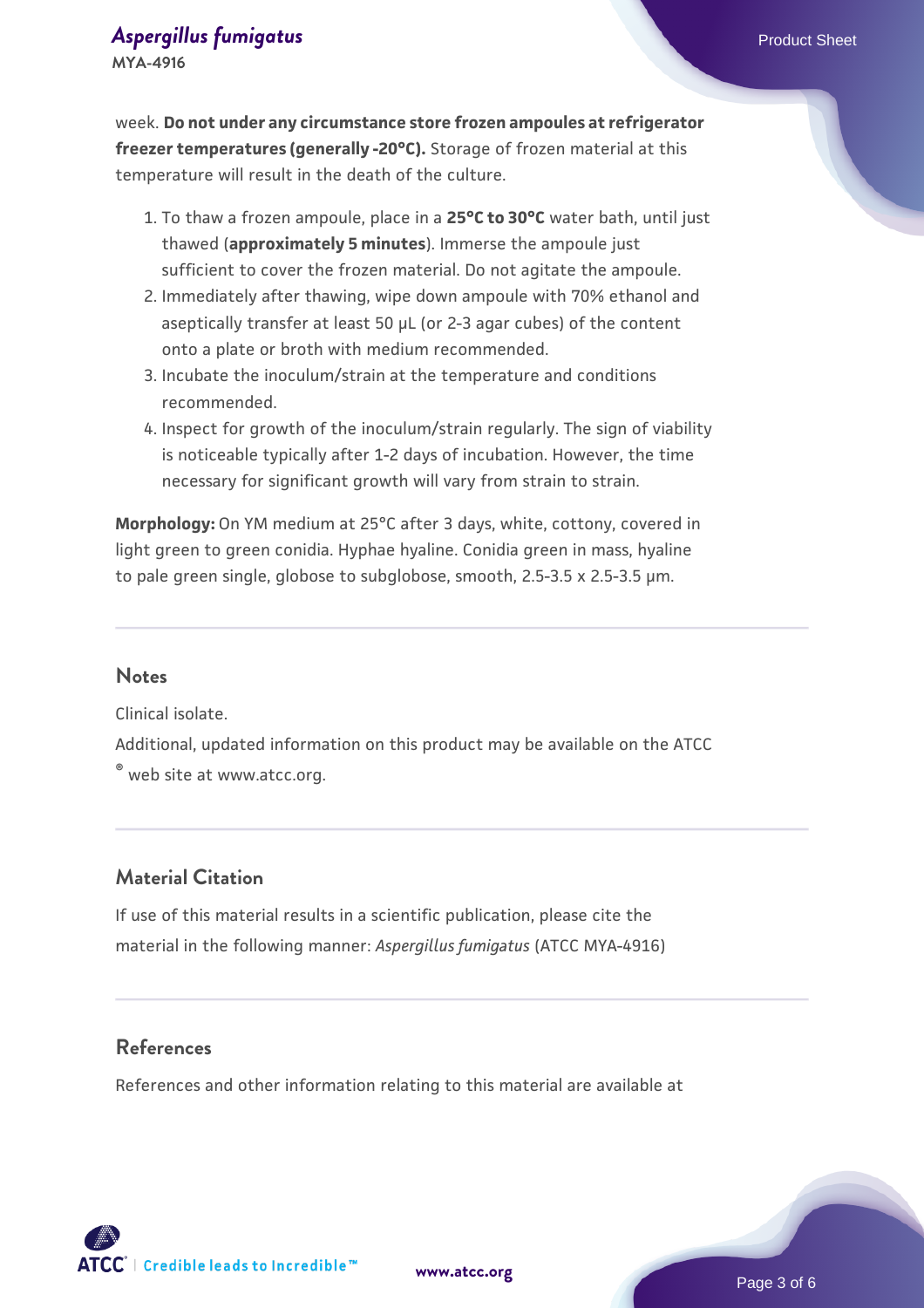#### **[Aspergillus fumigatus](https://www.atcc.org/products/mya-4916) Aspergillus fumigatus Product Sheet MYA-4916**

www.atcc.org.

#### **Warranty**

The product is provided 'AS IS' and the viability of ATCC® products is warranted for 30 days from the date of shipment, provided that the customer has stored and handled the product according to the information included on the product information sheet, website, and Certificate of Analysis. For living cultures, ATCC lists the media formulation and reagents that have been found to be effective for the product. While other unspecified media and reagents may also produce satisfactory results, a change in the ATCC and/or depositor-recommended protocols may affect the recovery, growth, and/or function of the product. If an alternative medium formulation or reagent is used, the ATCC warranty for viability is no longer valid. Except as expressly set forth herein, no other warranties of any kind are provided, express or implied, including, but not limited to, any implied warranties of merchantability, fitness for a particular purpose, manufacture according to cGMP standards, typicality, safety, accuracy, and/or noninfringement.

#### **Disclaimers**

This product is intended for laboratory research use only. It is not intended for any animal or human therapeutic use, any human or animal consumption, or any diagnostic use. Any proposed commercial use is prohibited without a license from ATCC.

While ATCC uses reasonable efforts to include accurate and up-to-date information on this product sheet, ATCC makes no warranties or representations as to its accuracy. Citations from scientific literature and patents are provided for informational purposes only. ATCC does not warrant that such information has been confirmed to be accurate or complete and



**[www.atcc.org](http://www.atcc.org)**

Page 4 of 6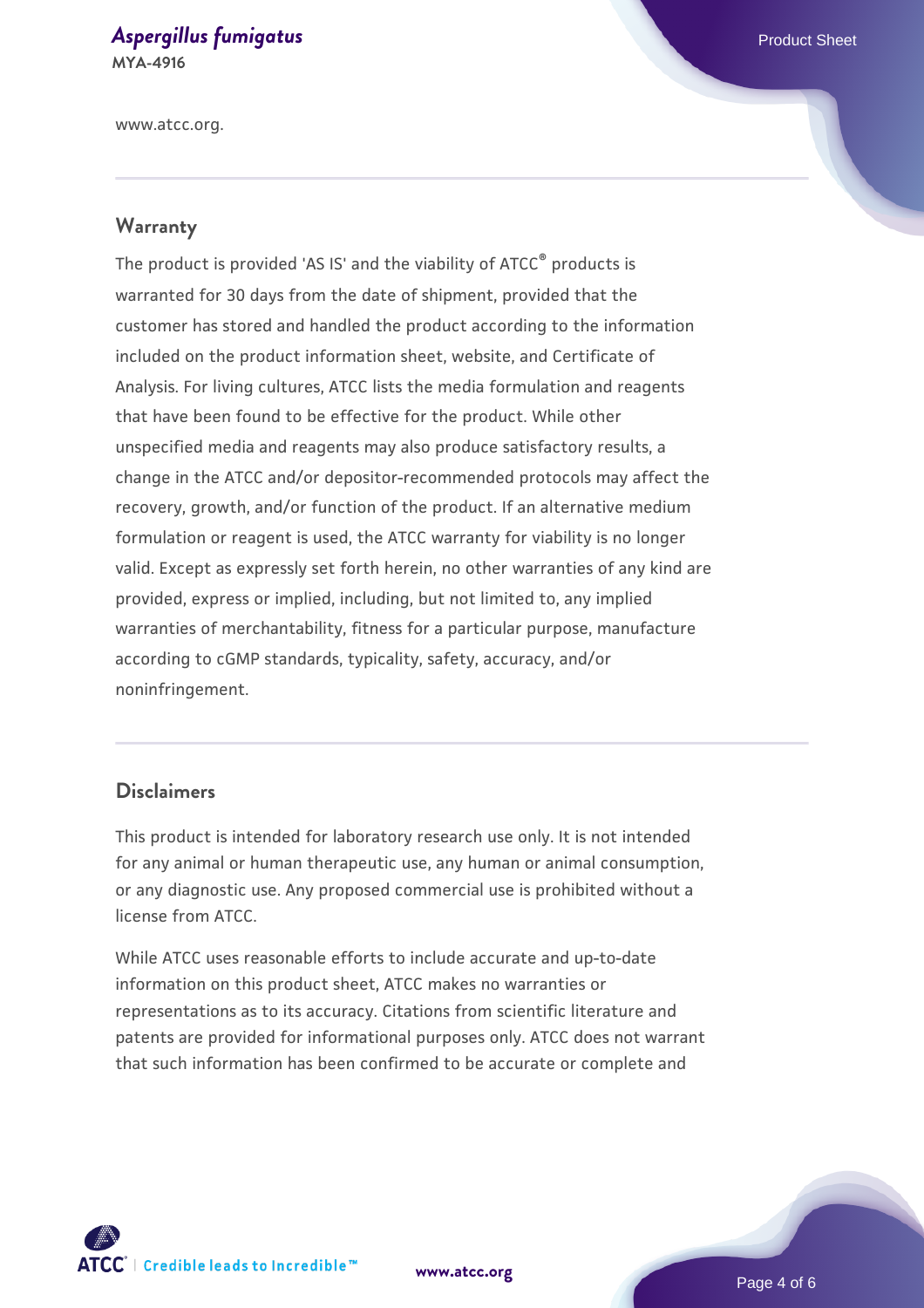#### **[Aspergillus fumigatus](https://www.atcc.org/products/mya-4916) Aspergillus fumigatus Product Sheet MYA-4916**

the customer bears the sole responsibility of confirming the accuracy and completeness of any such information.

This product is sent on the condition that the customer is responsible for and assumes all risk and responsibility in connection with the receipt, handling, storage, disposal, and use of the ATCC product including without limitation taking all appropriate safety and handling precautions to minimize health or environmental risk. As a condition of receiving the material, the customer agrees that any activity undertaken with the ATCC product and any progeny or modifications will be conducted in compliance with all applicable laws, regulations, and guidelines. This product is provided 'AS IS' with no representations or warranties whatsoever except as expressly set forth herein and in no event shall ATCC, its parents, subsidiaries, directors, officers, agents, employees, assigns, successors, and affiliates be liable for indirect, special, incidental, or consequential damages of any kind in connection with or arising out of the customer's use of the product. While reasonable effort is made to ensure authenticity and reliability of materials on deposit, ATCC is not liable for damages arising from the misidentification or misrepresentation of such materials.

Please see the material transfer agreement (MTA) for further details regarding the use of this product. The MTA is available at www.atcc.org.

# **Copyright and Trademark Information**

© ATCC 2021. All rights reserved. ATCC is a registered trademark of the American Type Culture Collection.

#### **Revision**

This information on this document was last updated on 2021-05-20

# **Contact Information**